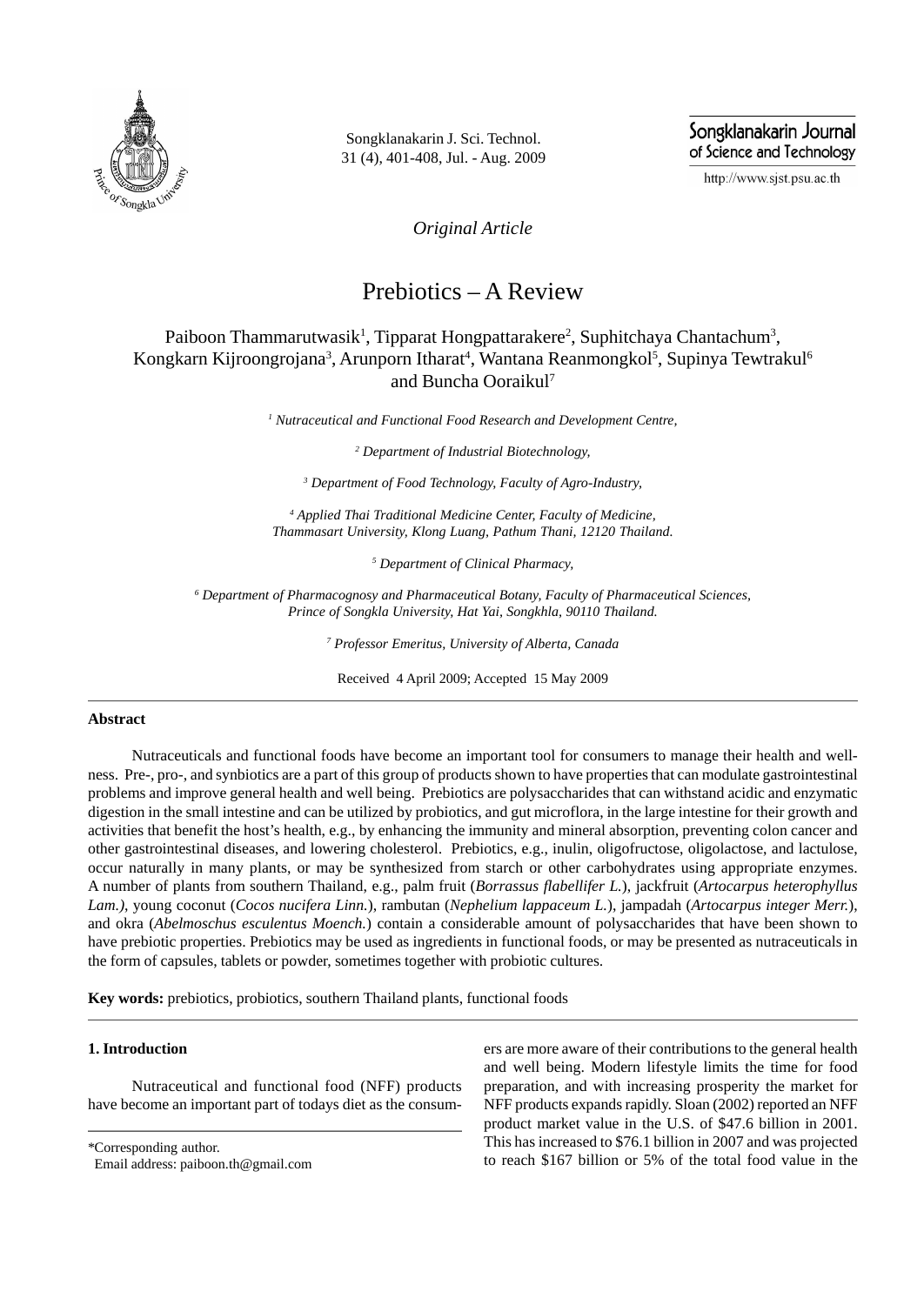U.S. by 2010 (Communication, 2004). There is a wide range of NFF products designed for specific health purposes, including sport or energy drinks, high fiber products, vitamin or mineral fortified foods, and pre-, pro- and synbiotic products. Necessarily, the functional ingredient industry has become a large parallel industry producing nutraceutical and functional ingredients for the NFF industry.

Prebiotic, probiotic, and synbiotic industries form a significant part of the NFF industry. Probiotics are live microorganisms, which, when ingested, improve the intestinal microbial balance. These microorganisms consist principally of Bifidobacteria, Lactobacilli, and Eubacteria. They help to maintain gastrointestinal health and to manage inflammatory bowel diseases by protecting the digestive tract from pathogenic infection. They can also stimulate immune functions, aid digestion, and absorption of nutrients, and synthesize some nutrients such as vitamins (Panitantum, 2004). Probiotic products, like yoghurt, Yakult® , and other fermented foods, have long been popular in Thailand. The global probiotic market is worth hundreds of millions of dollars and is expected to more than triple its value in the next six years (Martin *et al.*, 2003; Elliott and Teversham, 2004 ). In Asia in particular, where gastrointestinal diseases are quite common, probiotics are becoming functional food of choice for protection against these types of ailments.

Probiotic cultures must reach a certain minimum number in the guts before they can be beneficial, and gut conditions are not always conducive to the establishment and growth of these types of microflora. Prebiotics are food components that selectively stimulate the growth and activity of probiotics. They are non-digestible food ingredients consisting of short-chain carbohydrates, principally oligosaccharides such as fructooligosaccharides, galactooligosaccharides, and inulin (Gibson, 1995; Panitantum, 2004). They are not digested or absorbed in the early part of the digestive tract, but can be hydrolyzed by probiotic bacteria in the large intestine, converting them to compounds beneficial to the host's health. Prebiotics are more useful as functional food than probiotics since they can be added to more foods than probiotics, because of their ability to survive the digestive process in the upper gastrointestinal tract (Vernazza *et al.*, 2006). They have been found to reduce the risk of stomach cancer when used with probiotics and help to improve the gastrointestinal functions of seniors. Adding inulin and fructooligosaccharide at the dose of 2 g/d to baby food helps to reduce the incidences of diarrhea, vomiting, and cold in babies. A study at the Children Hospital in Texas found that children fed with orange juice and milk containing inulin and oligofructose for one year had an increased homeostasis of bone calcium; their bone mineral content increased by 15%, and bone mineral density by 45% (Silawanichnakul, 2007). Added benefits of prebiotics are that they modulate bowel habits, increase calcium absorption, and interact with lipid metabolism to reduce low density lipoprotein (LDL) cholesterol (Panitantum, 2004). A product containing both prebiotics and probiotics, which would make probiotics persist better in the gut ecosystem, is termed "synbiotics" (Vernazza *et al.*, 2006).

Oligosaccharides, such as galactooligosaccharides (GOS), and fructooligosaccharides (FOS), are used extensively as ingredients in many food products. Most of these ingredients currently available on the market are synthesized. These compounds may also be found naturally in chicory, onion, artichoke, asparagus, banana, garlic, soybean, and others, and their functionality may be enhanced further through biotechnological approaches (Gibson *et al.*, 2000). With consumer's increasing preference for products from natural origins, it is an important incentive for scientists and industrialists to seek prebiotics from natural sources.

Several plants native to southern Thailand have recently been studied for the existence, quantity, and quality of prebiotic compounds. The plants include peel and flesh of banana (*Musa sapientum Linn.*), pod of okra (*Abelmoschus esculentus Moench.*), skin, flesh, and seed of jackfruit (*Artocarpus heterophyllus Lam.*), germinated rice (*Oryza sativa Linn.*), peel, flesh, and seed of rambutan (*Nephelium lappaceum L.*), pericarp of ripe fruit, flesh of young fruit, and embryo of germinating fruit of palm fruit (*Borrassus flabellifer L.*), skin, flesh, and seed of jampadah (*Artocarpus integer Merr.*), shell of durian (*Durio ziberhinus Merr.*)*,* hausa potato (*Coleus parvifoleus. Benth.*), ripe flesh, seed coat, and seed cotyledon of tamarind (*Tamarindus indica L.*), flesh of young coconut (*Cocos nucifera Linn.*)*,* skin, flesh, and seed of mature mango (*Mangifera indica L.*), and dioscorea tuber of Hua Khao Yen (*Smilax china Linn.*). This paper reviews various kinds of prebiotics and summarizes the results of the study on Thai crops. It also briefly reviews how prebiotics work to improve human health and how they may be applied to produce functional foods.

#### **2. Definition of prebiotics**

Prebiotics should have the following properties:

1. Capable of passing to large intestine without being digested and absorbed in the upper part of gastrointestinal tract (Kolida *et al.*, 2002; Gibson, 2004).

2. Capable of being digested in the large intestine by beneficial bacteria such as *Bifidobacterium* and *Lactobacillus* (Kolida *et al.*, 2002; Gibson, 2004).

3. Capable of enhancing the growth of beneficial bacteria such as *Bifidobacterium* and *Lactobacillus*, but not pathogens causing gastrointestinal diseases such as *Clostridium perfringens* (Gibson *et al.*, 1995; Gibson and Roberfroid, 1995; Kolida *et al.*, 2002).

Gibson *et al.* (1995) fed 100 volunteers with 5-20 g/d of fructooligosaccharide and inulin for 9 weeks and found an increase in *Bifidobacterium* in their intestinal tracts.

Prebiotics must be able to withstand acid hydrolysis in the stomach, able to move to large intestine without changes or being absorbed in small intestine so that they can be utilized by the indigenous microflora in the large intestine to enhance their growth (Gibson, 2004). This benefits the host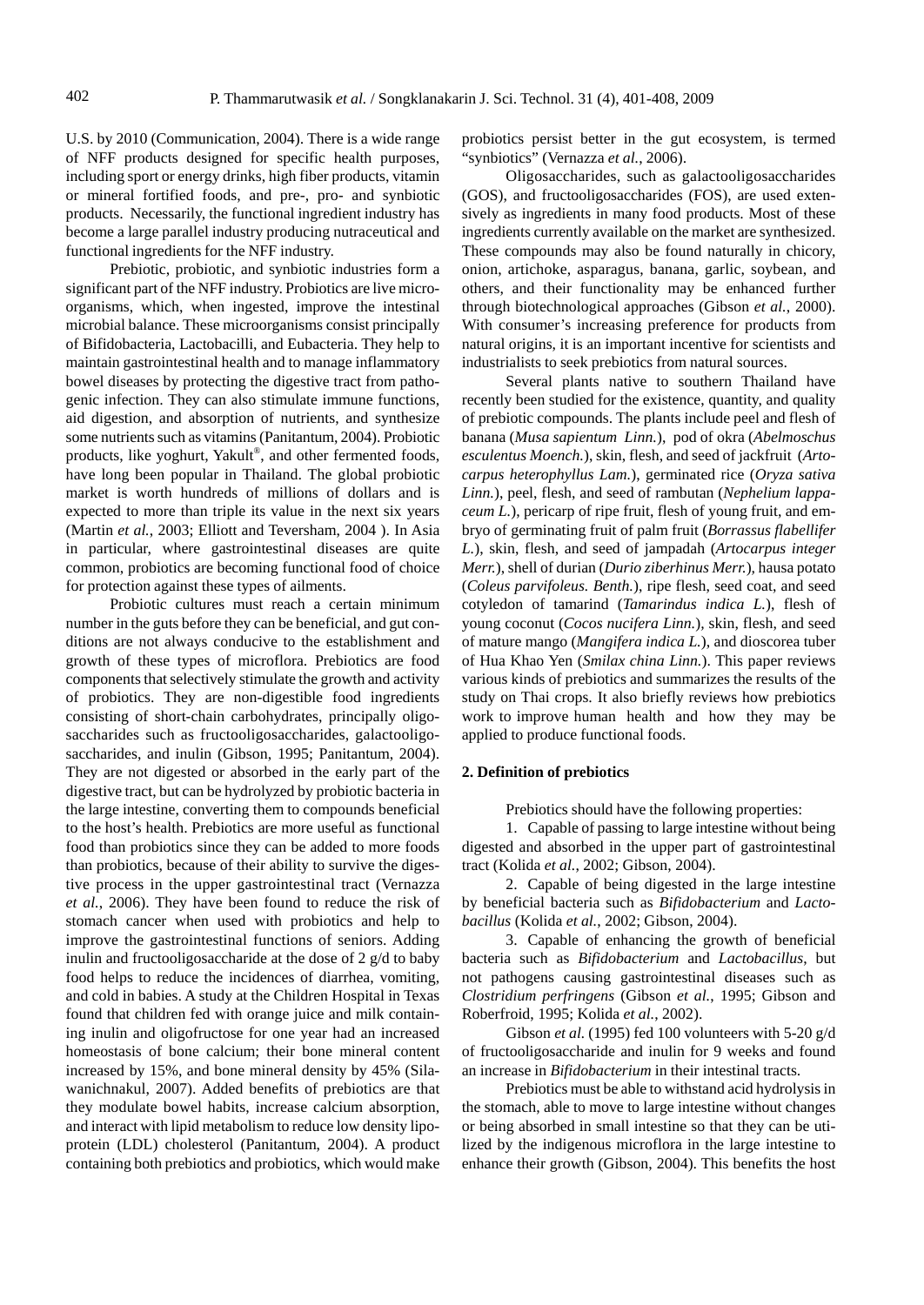by improving the absorption of elements such as Ca, Mg, and Fe, or preventing cancer of the large intestine (Van Loo *et al.*, 1999). Oligosaccharides that are considered prebiotics are lactose, lactulose, raffinose, stachiose, and fructooligosaccharide. There are other compounds that can be fermented by *Bifidobacterium* and *Lactobacillus* in the large intestine, e.g., resistant starch, non-starch polysaccharides, which include plant constituents such as pectin, cellulose, hemicelluloses, and xylan.

#### **3. Types of prebiotics**

Current interest focuses on oligosaccharides with low molecular weight because they can be used as carbon sources for bacteria in the large intestine. When ingested, these compounds will pass through the small intestine to ilecaecal region without being digested (Oku *et al.,* 1984; Nilsson *et al.*, 1988; Ellegard *et al.*, 1997). While in the large intestine (colon), these compounds undergo microbial fermentation, causing the reduction in the pH value and the formation of short-chain fatty acids, which can inhibit pathogens (Morisse *et al.*, 1993).

Oligosaccharides occur naturally in plants, and small amounts are found in the form of free sugars or glycoconjugates in human milk and animal colostrums (Bucke and Rastall, 1990). Recent discoveries showing the effects of these compounds on the physiology of the digestive system lead to an increased interest (Van Loo *et al*.*,* 1999).

There are two types of prebiotics, i.e., those occurring naturally in plants such as banana, asparagus, beans, and cereals, and those synthesized from enzymatic digestion of polysaccharides, such as starch.

#### **3.1 Naturally occurring prebiotics**

#### **3.1.1 Galactooligosaccharides**

Galactooligosaccharides contain galactose in the following structure: Glu  $\alpha$  1-4[ $\beta$  Gal 1-6]<sub>n</sub>, where n = 2-5. They are found in human milk, cow's milk, yoghurt, and may be synthesized from lactose with  $\beta$ -galactosidase.

GOS are non-digestible by gut enzymes and can pass into the large intestine without being digested. However, they can be hydrolyzed by microorganisms in the large intestine, producing short-chain fatty acids, e.g., acetic, propionic and butyric acids, and gases, like  $H_2$ , CH<sub>4</sub>, and CO<sub>2</sub>. There may be other compounds from the hydrolysis of GOS such as lactate, which can enhance the growth of Bifidobacteria and Lactobacilli. These microorganisms can help synthesize vitamins, stimulate immunity, and prevent stomach upset. Sofia *et al.*, (2000) reported a study on the effect of 10g/d of GOS on gut microflora in 12 volunteers, who had lower than normal population of the microorganisms and found their numbers increased. Their mineral absorption was also enhanced. Chonan *et al.* (1995) added 5% (w/v) GOS to rats' diet for 30 d and found their calcium absorption increased. Yanahira (1997) fed 5% GOS (w/v) to rats for 14 d and found their Ca and Mg absorption enhanced. GOS also prevented colon cancer by reducing the pH value in the large intestine, which inhibited the production of secondary bile acids, which cause cancer (Wijnand, 1999). They also regulate the activities of various bacterial enzymes, e.g.,  $\beta$ glucuronidase and nitroreductase which are involved in the production of toxins and carcinogens (Rowland and Tanaka, 1993; Sako *et al.*, 1999). GOS are also found to reduce hazardous compounds, e.g., ammonia, indole and *p*-cresol, which stimulate the expansion of cancer (Sako *et al.*, 1999).

#### **3.1.2 Fructooligosaccharides and Inulin**

Inulin is a polysaccharide which plants store as a nutrient. It is a small-molecule FOS, containing 3-60 fructose moieties with the structure of Glu  $\alpha$  1-2[ $\beta$  Fru (2-1)]<sub>n</sub>, where  $n = 10^{14}$ . Inulin is generally found in plants, bacteria, and some fungi. It is known in more than 3,600 fruits and vegetables, especially those in the Cichorium family, e.g., chicory, banana, large onion and garlic (Bxcommerce, 2001), as shown in Table 1. Inulin is not digested in the small intestine, but parts of it may be digested in the large intestine by its microflora. Inulin and FOS can be easily dissolved in hot water (Tanya, 2002) at about  $80^{\circ}$ C (Kim and Wang, 2002), but very little in cold water and alcohol (Wang and Gibson, 1993). They are quite stable, have no undesirable sensory property except some sweetness. Therefore, they have been used in the food industry to improve sensory and physical properties of some products. For example, they help preserve freshness and moisture in cakes, and the physical stability in beverages. FOS and inulin pass into large intestine without

Table 1. Fructooligosaccharides and inulin in plants.

| Source              | Inulin<br>(% fresh weight) | Fructooligosaccharide<br>(% fresh weight) |
|---------------------|----------------------------|-------------------------------------------|
| Onion               | $2-6$                      | $2-6$                                     |
| Jerusalem artichoke | 16-20                      | $10-15$                                   |
| Chicory             | $15 - 20$                  | $5-10$                                    |
| Leek                | $3-10$                     | $2 - 5$                                   |
| Garlic              | $9-16$                     | $3-6$                                     |
| Artichoke           | $3-10$                     | $<$ 1                                     |
| Banana              | $0.3 - 0.7$                | $0.3 - 0.7$                               |
| Rye                 | $0.5 - 1.0$                | $0.5 - 1.0$                               |
| Barley              | $0.5 - 1.5$                | $0.5 - 1.5$                               |
| Dandelion           | $12 - 15$                  | <b>NA</b>                                 |
| <b>Burdock</b>      | $3.5 - 4.0$                | <b>NA</b>                                 |
| Camas               | $12 - 22$                  | <b>NA</b>                                 |
| Murnong             | $8-13$                     | <b>NA</b>                                 |
| Yacon               | $3-19$                     | $3-19$                                    |
| Salsify             | $4 - 11$                   | $4 - 11$                                  |
| Wheat               | $1 - 4$                    | $1 - 4$                                   |
| Asparagus           | $1 - 30$                   | $5-10$                                    |

Source: Van Loo *et al.* (1995)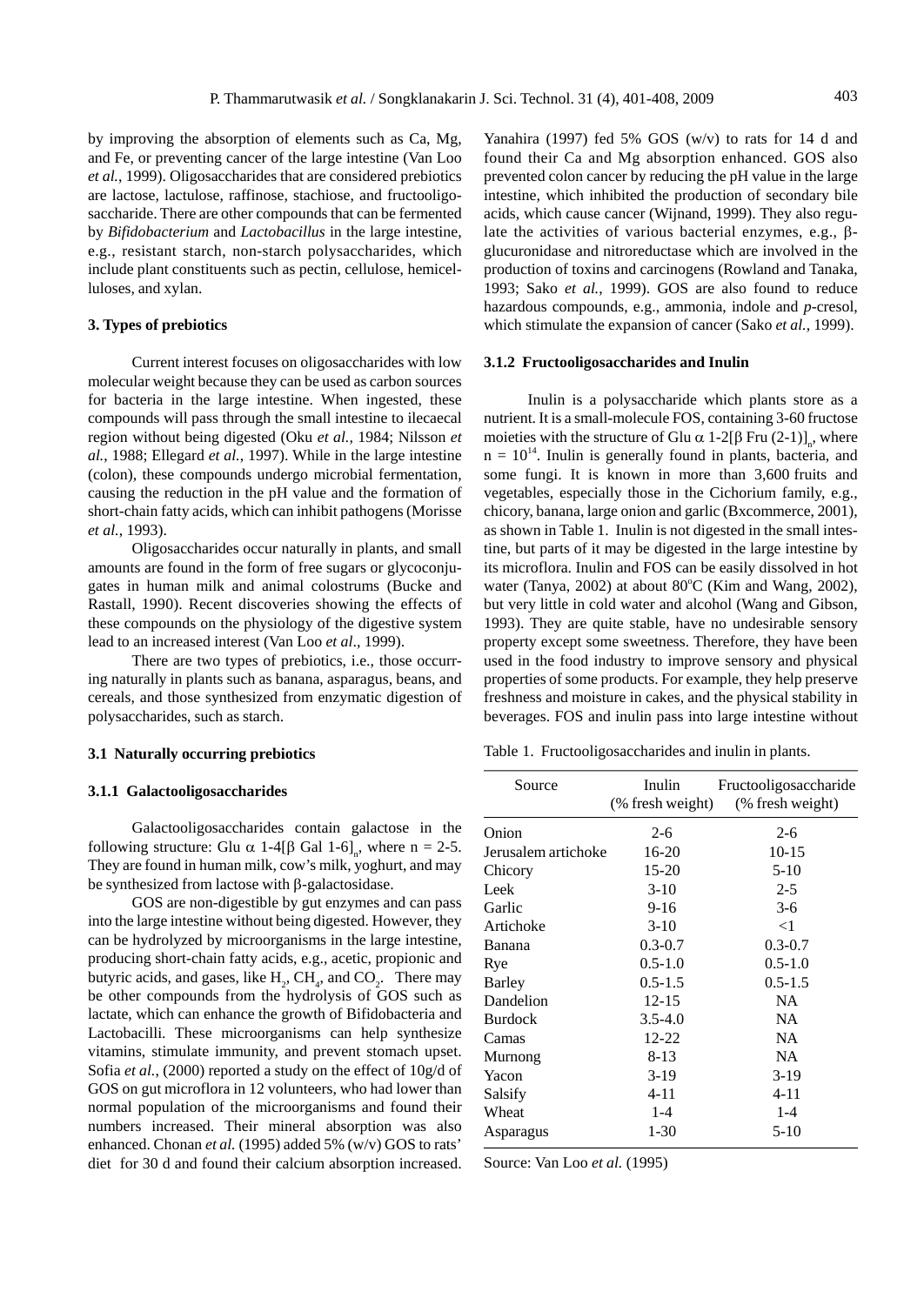being digested. Thus, they have the properties of prebiotics.

## **3.1.3 Soybean oligosaccharides (SOS)**

SOS are oligosaccharides in soybean, which consist of raffinose and stachiose (Gibson, 2004). They can withstand enzymatic digestion in the stomach and small intestine and are capable of being hydrolyzed by the microflora in large intestine. They can enhance the growth of Bifidobacteria in the large intestine (Hayakawa *et al.*, 1990).

## **3.1.4 Prebiotics from selected Thai plants**

Some 14 plants from southern Thailand and their parts were studied for their indigestible polysaccharide contents and prebiotic properties. The plants included banana, *Musa sapientum Linn.*, (peel and flesh), okra, *Abelmoschus esculentus Moench.*, pod, jackfruit, *Artocarpus heterophyllus Lam.* (skin, flesh, and seed), germinated rice (*Oryza sativa Linn.*), rambutan, *Nephelium lappaceum L.*, (peel, flesh, and seed), palm fruit, *Borrassus flabellifer L.*, (pericarp of ripe fruit, flesh of young fruit, and embryo of germinating fruit), jampadah, *Artocarpus integer Merr.*, (skin, flesh, and seed), durian, *Durio ziberhinus Merr.,* shell, hausa potato (*Coleus parvifoleus. Benth.*), tamarind, *Tamarindus indica L.*, (ripe flesh, seed coat, and seed cotyledon), young coconut, *Cocos nucifera Linn.,* flesh, mature mango*, Mangifera indica L.*, (skin, flesh, and seed), and Hua Khao Yen (*Smilax china Linn.*) (dioscorea tuber). The raw materials were finely chopped and extracted with various solvents, which included water (room temperature and hot) and alcohol (50 and 95% in water). The extracts were vacuum-concentrated and freeze-dried. They were then analyzed for yields, indigestible polysaccharide contents, and prebiotic properties (growth enhancement of commercial probiotic cultures, which included *Lactobacillus acidophilus*, *Lactobacillus planta-* *rum*, and *Bifidobacterium bifidum*). The extracts were also analyzed for their antioxidant, anti-allergy and antimicrobial activities, and cytotoxicity. Ten samples were then chosen for their potential as commercial prebiotics. Table 2 summarizes the chosen plants and their parts, and their indigestible polysaccharide content.

The Thai plants and their parts shown in Table 2 are ranked according to their indigestible polysaccharide content. All could enhance the growth of *L. plantarum*, eight (jackfruit skin, flesh and seed, rambutan flesh, Jampadah flesh, young coconut flesh, palm embryo and flesh) could enhance the growth of *L. acidophilus*, and only four (jackfruit flesh, young coconut flesh, okra pod, and palm flesh) could enhance the growth of *B. bifidum*. Among these 10 extracts, only rambutan flesh and okra pod have appreciable antioxidant activity (IC<sub>50</sub> = 22.6 and 26 mg/mL, respectively), and only rambutan flesh has some antimicrobial activity against *Bacillus subtilis*. None are found to be anticarcinogen or cytotoxic (Thammarutwasik *et al.*, 2007).

#### **3.2 Synthesized prebiotics**

### **3.2.1 Lactosucrose (LS)**

Lactosucrose is produced by combining lactose and sucrose using  $\beta$ -fructofuronosidase. Ohkusa *et al.* (1995) fed LS to three volunteers at the dose of 3 g/d and found their Bifidobacteria content increased by 0.7 times and hazardous microorganisms reduced by 0.6 times. In addition, shortchain fatty acids, e.g., acetic and butyric acids, were also increased.

#### **3.2.2 Lactulose**

Lactulose is produced from lactose having the structure in the form of Gal  $\beta$ 1-4 Fru. It is soluble in water,

| Rank           | Plant         | Part     | Solvent    | Extract yield<br>(% dry weight) | Indigestible<br>polysaccharide<br>$(mg/g$ dry extract) |
|----------------|---------------|----------|------------|---------------------------------|--------------------------------------------------------|
| 1              | Palm fruit    | Pericarp | Et 95%     | 51.69                           | 705.80                                                 |
| $\overline{2}$ | Jackfruit     | Skin     | Et 95%     | 71.54                           | 689.08                                                 |
| 3              | Jackfruit     | Flesh    | Et 95%     | 59.43                           | 605.76                                                 |
| 4              | Rambutan      | Flesh    | $Et\ 50\%$ | 55.73                           | 566.83                                                 |
| 5              | Jampadah      | Flesh    | Et 95%     | 34.11                           | 542.56                                                 |
| 6              | Young coconut | Flesh    | <b>CW</b>  | 22.66                           | 513.87                                                 |
| 7              | Okra          | Pod      | $Et\ 50\%$ | 12.39                           | 460.73                                                 |
| 8              | Palm fruit    | Embryo   | Et 50%     | 26.54                           | 409.85                                                 |
| 9              | Jackfruit     | Seed     | Et 50%     | 16.00                           | 403.44                                                 |
| 10             | Palm fruit    | Flesh    | Et 95%     | 44.94                           | 334.87                                                 |

Table 2. Solvent used, extract yield, and indigestible polysaccharide content of selected Thai plants and their parts.

Source: Thammarutwasik *et al.* (2007); Et = ethanol, CW = cold water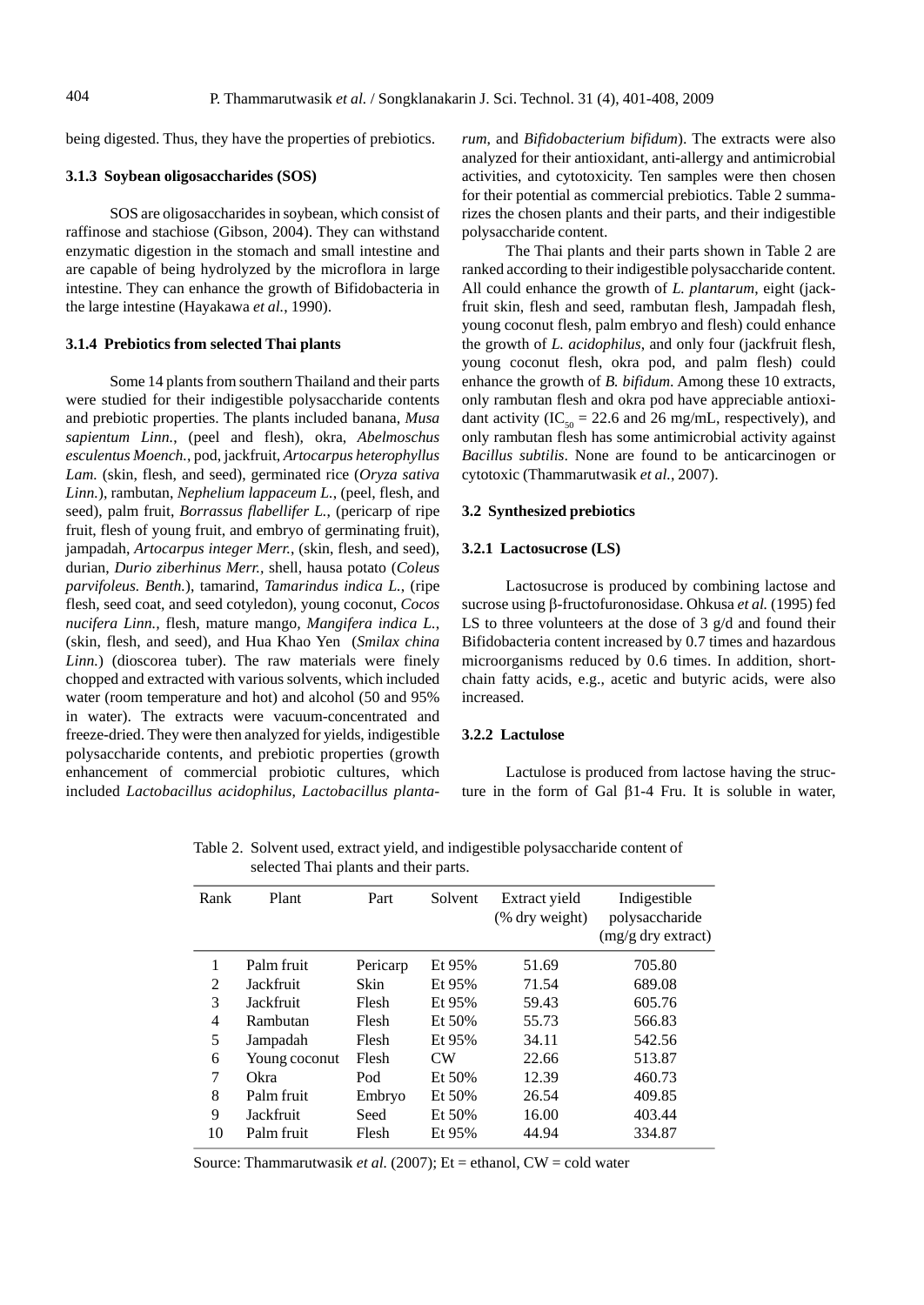slightly soluble in methanol and insoluble in ether. It is not hydrolyzed and absorbed in the small intestine, but can be fermented by bacteria in the large intestine, which increased the population of the native microorganisms. This has been found to help prevent colon cancer, reduce pathogens and enhance immunity. Very little lactulose is found in natural food; therefore, it has been added to various foods, e.g., yoghurt, cookie, cake, and chocolate as a functional ingredient to improve their nutritional value.

#### **3.2.3 Isomaltooligosaccharide (IMO)**

Isomaltooligasaccharide is produced from starch using enzymes. Part of it, i.e., isomaltose, can be digested in the small intestine (Kolida *et al.,* 2000). Olano-Martin *et al.* (2000) found that giving 20 g/d of IMO to test subjects increased the Bifidobacteria content in their large intestine, and the fermentation of IMO with lactic bacteria produced butyrate.

#### **3.2.4 Glucooligosaccharides**

Glucooligosaccharides are synthesized with glucosyl transferase, which is produced by *Leuconostoc mesenterio*des, or may be extracted from  $\beta$ -glucan of oak tree. They are accepted as a functional food. GOS can be fermented by Bifidobacteria, except *B. bifidum*, and can be hydrolyzed by Bacteriods and Clostridia, but not by Lactobacilli. Asahara *et al.* (2001) studied the effect of GOS in rats on the activity of *Bifidobacterium breve* and found that they could reduce *Salmonella* contamination.

#### **3.2.5 Xylooligosaccharides (XOS)**

The structure of xylooligosaccharides consists of xylose molecules joined together by  $\beta$ 1-4 linkage. XOS can be hydrolyzed by Bifidobacteria and Lactobacilli, and were found to be more effective than FOS in increasing the population of the probiotics and in decreasing the number of harmful bacteria.

Some of the synthesized prebiotics and their production methods are listed in Table 3.

#### **4. Effects of pro- and prebiotics on human health**

Consumers have become increasingly more aware of the effects of diet on their health. Thus, foods such as those containing high fiber and fermented dairy products are enjoying increased sales. Probiotics in the fermented dairy products are thought to be the causes of improved consumer's health. Breastfeeding is also gaining popularity owing to the greater immunity passed on from mother to infant through the milk. Oligosaccharides, which have been found to help to increase the baby's immunity against various diseases, are found in mother milk. Thus, more research efforts are currently directed to the studies on how pro- and prebiotics work to improve health and well being.

#### **4.1 Probiotics**

Probiotics are native microflora in the digestive system, which are beneficial to the host's health. They help maintain microbial balance in the gut and are resistant to acids and bile salts in the intestine. Probiotics consist mainly of Lactobacilli and Bifidobacteria, which are found in the human digestive tract capable of lactic fermentation. Some probiotics can produce antimicrobial compounds such as bacteriocins, and can help to improve the general health and well being of humans and animals through increased regularity of bowel movement (Paraksa, 1970; Kontula *et al.*, 1998). Table 4 shows some probiotic cultures and their effects on health.

Probiotics possess the following characteristics:

1. Able to withstand acidity in the stomach (Kontula *et al.*, 1998). Stomach excretes HCl to help digest food, causing the pH value in the stomach to be as low as 1-3. Therefore, probiotics must be able to withstand these pH levels to be able to survive.

2. Able to withstand bile salts, since liver secretes bile salts into the small intestine to digest fatty foods at a concentration of 0.15-0.30% (Erkkila and Petaja, 2000).

3. Able to colonize the intestinal wall to prevent colonization by pathogens, and resist the peristalsis of the food in the intestine, making the digestion and absorption of food more normal (Fuller, 1993).

Table 3. Synthesized prebiotics and their production methods.

| Prebiotic                                                                                                  | <b>Production Method</b>                                                                                                                             |
|------------------------------------------------------------------------------------------------------------|------------------------------------------------------------------------------------------------------------------------------------------------------|
| Inulin [Fructooligosaccharides (FOS)]                                                                      | Hot water extraction from chicory root<br>followed by enzymatic hydrolysis, or<br>polymerization of fructose monomers                                |
| Galactooligosaccharides (GOS)<br>Xylooligosaccharides (XOS)<br>Isomaltooligosaccharides (IMO)<br>Lactulose | Enzymatic lactose transgalactosylation<br>Enzymatic hydrolysis of plant xylans<br>Transglucosylation of liquefied starch<br>Isomerization of lactose |

Source: Vernazza *et al.* (2006)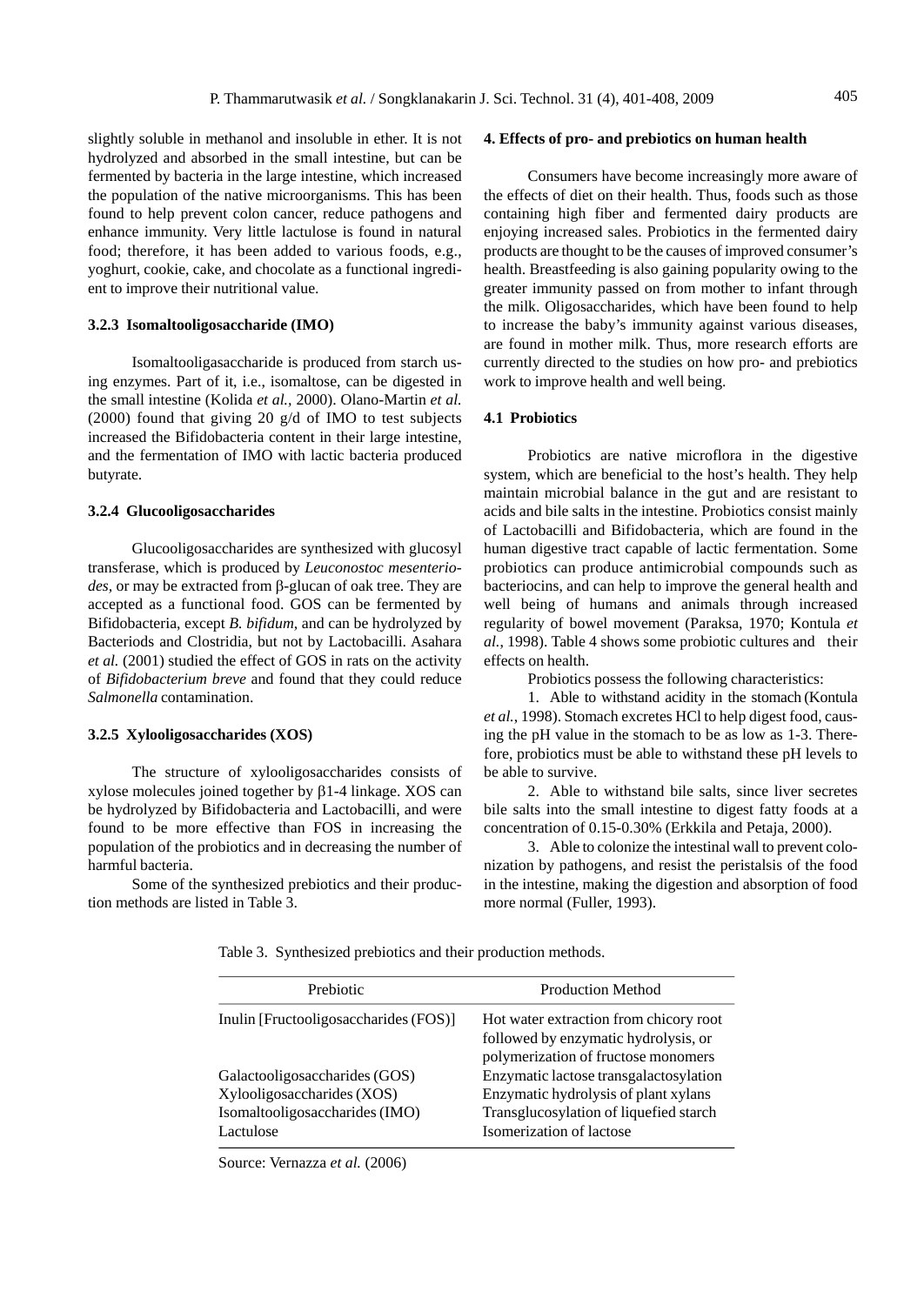Table 4. Selected probiotics and their effects on health.

| Probitic culture                                 | Effect on health                                                      |
|--------------------------------------------------|-----------------------------------------------------------------------|
| Lactobacillus rhamnosus GG (ATCC 53103)          | Prevent stomach upsets in children, increase immunity                 |
| Lactobacillus johnsonii (acidophilus) LJ-1 (La1) | Increase immunity                                                     |
| Bifidobacterium lactis Bb-12                     | Prevent stomach upsets, increase immunity                             |
| Saccharomyces boulardii                          | Prevent stomach upsets, inhibit <i>Clostridium</i> in digestive tract |
| Lactobacillus plantarum DSM9843(299v)            | Increase short-chain fatty acids                                      |

Source: Saarela *et al.* (2002)

4. Able to inhibit pathogenic growth by

- Compete with pathogens in the colonization of the intestinal wall,

- Compete with pathogens for food*,*

- Produce inhibitive compounds such as organic acids,  $H_2O_2$ , and bacteriocins (Fuller, 1993).

5. Able to stimulate the host's immunity. *Lactobacillus* has been found to stimulate production of  $\gamma$ -globulin and -interferon, and enhance the macrophage activities in removing pathogens from the body (Fuller, 1993).

6. Able to reduce the risk of colon cancer by reducing the cancer-causing enzymes, e.g.,  $\beta$ -glucoronidase, azoreductase, nitrate reductase, and  $\beta$ -glucosidase (Kontula *et al.*, 1998).

7. Able to reduce blood cholesterol. Buke and Gilliland (1990) isolated *Lactobacillus acidophilus* from the stool of nine volunteers to study cholesterol absorption. They found that *L. acidophilus* strains 016 and C14 could absorb 50.9 mg/mL and 47.1 mg/mL of cholesterol, respectively.

#### **4.2 Native microflora in digestive tract**

In the digestive tract there are many different types of native or normal microflora. From the ingestion, there exist a number of facultative and strict anaerobes such as *Streptococcus, Bacteriodes, Lactobacillus*, and yeasts (Saarela *et al.*, 2002). In the stomach, there are *Lactobacillus, Streptococcus, Helicobacter pylor*i, and *Candida albicans* numbering about  $10^4$  colony forming units per gram (CFU/g). The population of the microorganisms in different parts of the small intestine varies greatly. For example, there are about  $10^3$ -10<sup>4</sup> CFU/g in duodenum,  $10^5$ -10<sup>7</sup> CFU/g in jejunum,  $10^7$ - $10<sup>8</sup>$  CFU/g in ileum, while the large intestine has the greatest microbial concentration of about  $10^{10}$ - $10^{11}$  CFU/g (Isolauri *et al.*, 2004).

Types and numbers of microorganisms in the small and large intestine vary from person to person. Both, the small and large intestine, contain beneficial microorganisms, e.g., Bifidobacteria and Lactobacilli. If harmful microorganisms are present, but the number of beneficial microorganisms is predominant, the growth and activities of the pathogens may be suppressed, thus the health of the host can be maintained. The reverse, of course, will be detrimental to the host.

Parts of the food ingested will be digested and absorbed as nutrients in the small intestine. The parts that are not digested in the small intestine will pass into the large intestine to be utilized by beneficial microorganisms (probiotics). When this part of the food (prebiotics) is fermented by probiotics a large amount of lactic acid is produced causing the reduction of the pH value, which results in the inhibition of pathogens. At the same time, short-chain fatty acids, e.g., acetic, propionic, and butyric, are produced and absorbed by the host. Butyric acid can assist the intestinal cell wall to fight against the progression of cancer cells. Other useful compounds, e.g., vitamin B, are also produced during prebiotic fermentation.

Types of prebiotics affect their usefulness occurring in the human bodies. Prebiotics that can be fermented quickly have lower benefit to health than those fermented more slowly. Moreover, a fast rate of fermentation produces a large amount of gases, which causes discomfort to the host.

## **5. Application of prebiotics in nutraceutical and functional food**

Health benefits from prebiotics may be obtained by incorporating them into products such as nutraceuticals and functional foods. The following are some examples of the products that have taken advantage of prebiotics.

1. Functional beverages containing inulin and oligofructose to improve the efficiency of the digestive system, strengthen the bone, and increase immunity against diseases.

2. Breakfast cereals with an increased amount of dietary fibers through the addition of prebiotics increase the efficiency of the digestive system and enhance the growth of probiotics.

3. Infant food with an addition of prebiotics improves the efficiency of the digestive system and increases the immunity against diseases. Addition of inulin, oligofructose and galactooligosaccharides, individually or in combination, to infant food has been shown to increase the numbers of Bifidobacteria and Lactobacilli in infant's digestive system from 31 to 59% of total gut microflora during their first six weeks, similar to breastfeeding (Anonymous, 2007).

4. Dairy product, e.g., fermented dairy beverages and yoghurt containing probiotics, which become known as synbiotics when prebiotics are added. Among other things,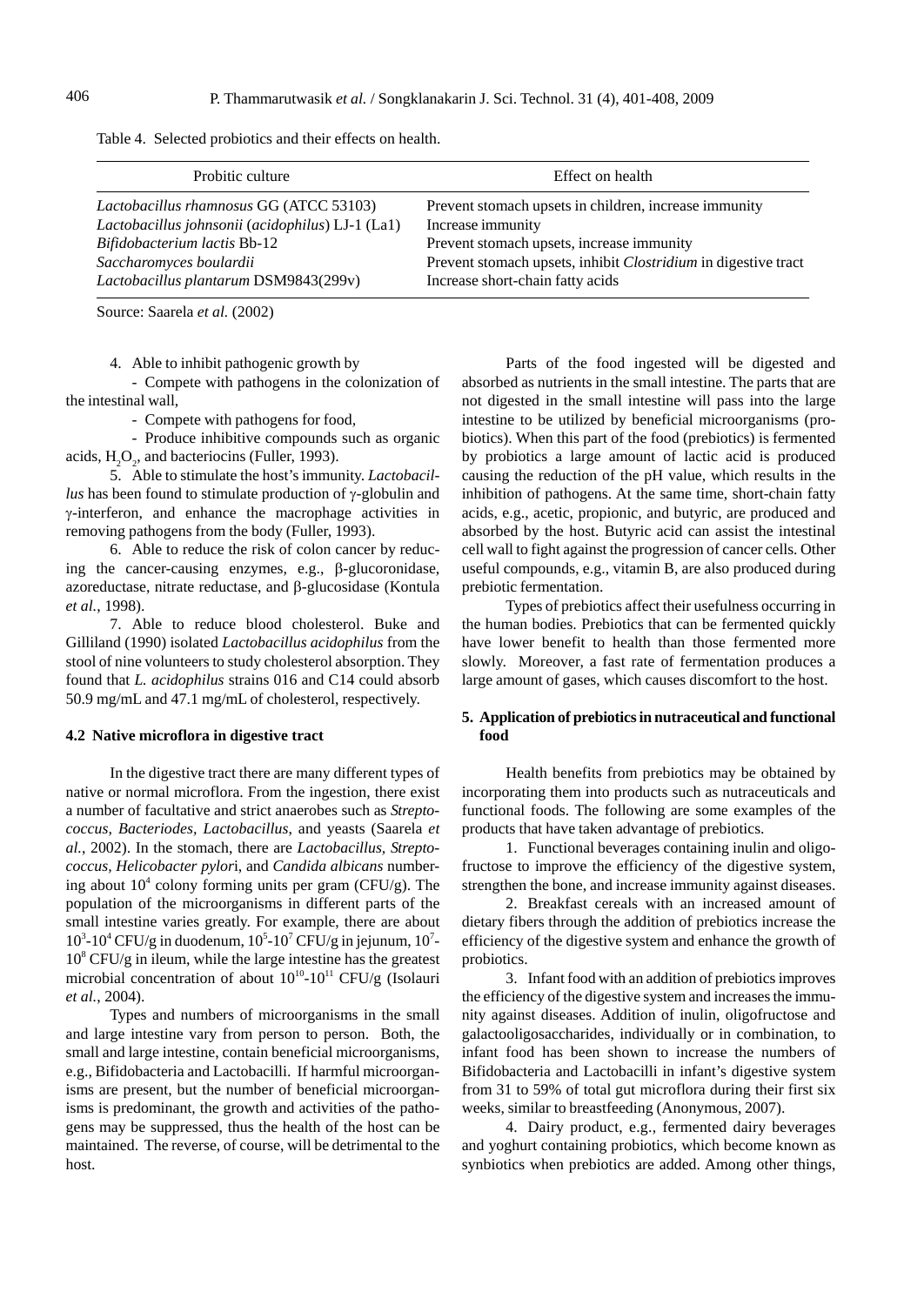they help to improve Ca absorption.

5. Nutraceuticals, where prebiotics are made into tablets or capsules; some also contain probiotics. They are taken daily to increase the amount of pro- and/or prebiotics in the gastrointestinal system.

6. Other products, e.g., weight management products, where sugar is replaced by prebiotics; some have a similar sweetness than sugar.

Special care must be taken in using prebiotics as ingredients in food products. The compatibility of these ingredients with the products in terms of physical (particle size, solubility, viscosity), sensory (color, taste, flavor), and nutritional (health benefits, potential hazards, dosage, stability) properties must be well understood. Properly used, they can be an additional tool to combat ailments and to improve the health and well being of consumers.

#### **6. Summary**

Prebiotics, natural or synthetic, can enhance the growth and activities of probiotics, and gut microflora, which are beneficial to the health and well being of humans and animals. They are polysaccharides that are capable of surviving acidic and enzymatic digestion in the small intestine, and can be fermented by probiotics in the large intestine to produce short-chain fatty acids, vitamins, and other compounds, which can normalize bowel movement, increase immunity against diseases, prevent cancer, improve mineral absorption, and lower cholesterol. Examples of prebiotics are inulin, oligofructose, galacooligosaccharides, and lactulose. Thai plants, e.g., palm fruit, jackfruit, young coconut, rambutan, jampadah, and okra contain significant amounts of polysaccharides possessing prebiotic properties. Prebiotics may be incorporated as nutritional ingredients into various functional foods, or presented as nutraceuticals in the form of tablets or capsules, sometimes with probiotic cultures, for the benefit of consumer's health.

#### **Acknowledgment**s

Financial support from the Reverse Brain Drain Program, National Science and Technology Development Agency, and the use of research and development facilities at the Faculties of Agro-Industry and Pharmaceutical Sciences, Prince of Songkla University, are gratefully acknowledged.

#### **References**

- Anonymous. 2007. Prebiotic in infant nutrition. Asia Pacific Food Industry. 28, 42-43.
- Asahara, T., Nomoto, K., Shimizu, K., Watanuki, M. and Tanka, R. 2001. Increased resistance of mice to *Salmonella enterica serovar Typhimurium* infection by symbiotic administration of bifidobacteria and transgalactosylated oligosaccharides. Journal of Applied Microbiology. 91, 985-996.
- Bucke, C. and Rastall, R.A. 1990. Synthesising sugars by enzymes in reverse. Chemistry in Britain. 26, 675- 678.
- Buke, M.L. and Gilliland, E.S. 1990. Comparisons of freshly isolated strains of *Lactobacillus acidophilus* of human intestinal origin for ability to assimilate cholesterol during growth. Journal Dairy Science. 77, 2925-2933.
- Bxcommerce. 2001. What is inulin? http://www.stonyfield. com [January 15, 2006].
- Communication, M.B. 2004. Global market review of functional foods - forecast to 2010, AROQ Ltd., Bromsgrove, Worcs, UK, pp. 51-65.
- Chonan, O., Matsumoto, K. and Watanuki, M. 1995. Effect of galactooligosaccharides on calcium absorption and preventing bone loss in ovariectomized rats. Bioscience Biotechnology& Biochemistry. 59, 236-239.
- Ellegard, L., Andersson, H. and Bosaeus, I. 1997. Inulin and oligofructose do not influence the absorption of chloresterol, or the extraction of chloresterol, Ca, Mg, Zn, Fe or bile acids but increases energy excretion in ileostomy subjects. European Journal Clinical Nutrition. 51, 1-5.
- Erkkila, S. and Petaja, E. 2000. Screening of commercial meat starter cultures at low pH in the presence of bile salts for potential probiotic use. Journal Meat Science. 55(3), 297-300.
- Elliott, E. and Teversham, K. 2004. An evaluation of nine prebiotics available in South Africa. South African Medical Journal. 94(2), 121-124.
- Fuller, R. 1993. Probiotic food current use and future developments. International of Food Ingredients. 3, 23-26.
- Gibson, G.R. 1995. Dietary modulation of the human colonic microbiota – introducing the concept of prebiotics. Journal Nutrition. 125(6), 1401-1412.
- Gibson, G.R. 2004. Prebiotic. Journal Gastroenterology Supplement. 18(2), 287-298.
- Gibson, G.R. and Roberfroid, M.B. 1995. Dietary modulation of the human colonic microbiota: introducing the concept of prebiotics. Journal Nutrition. 125, 1401- 1412.
- Gibson, G.R., Beatty, E.R., Wang, X. and Cumming, J.H. 1995. Selective stimulation of bifidobacteria in the human colon by FOS and inulin. Journal Dairy Science. 108, 975-982.
- Gibson, G.R., Berry Ottaway, P. and Rastall, R.A. 2000. Prebiotics: New Developments in Functional Foods, Chandos Publishing Ltd., Oxford, UK, pp. 1-327.
- Hayakawa, K., Mizutani, J., Wada, K., Masai, T., Yoshihara, I. and Mitsuoka, T. 1990. Effects of soybean oligosaccharides on the human Faecal microflora. Microbial Ecology in Health and Disease. 3, 293-303.
- Isolauri, E., Salminen, S. and Ouwehand, A. C. 2004. Probiotics. Best Practice & Research. Clinics in Gastroenterology. 18(2), 299-313.
- Kim, Y. and Wang, S.S. 2002. Physicochemical properties of inulin in baking as a fat substitute. http://www.